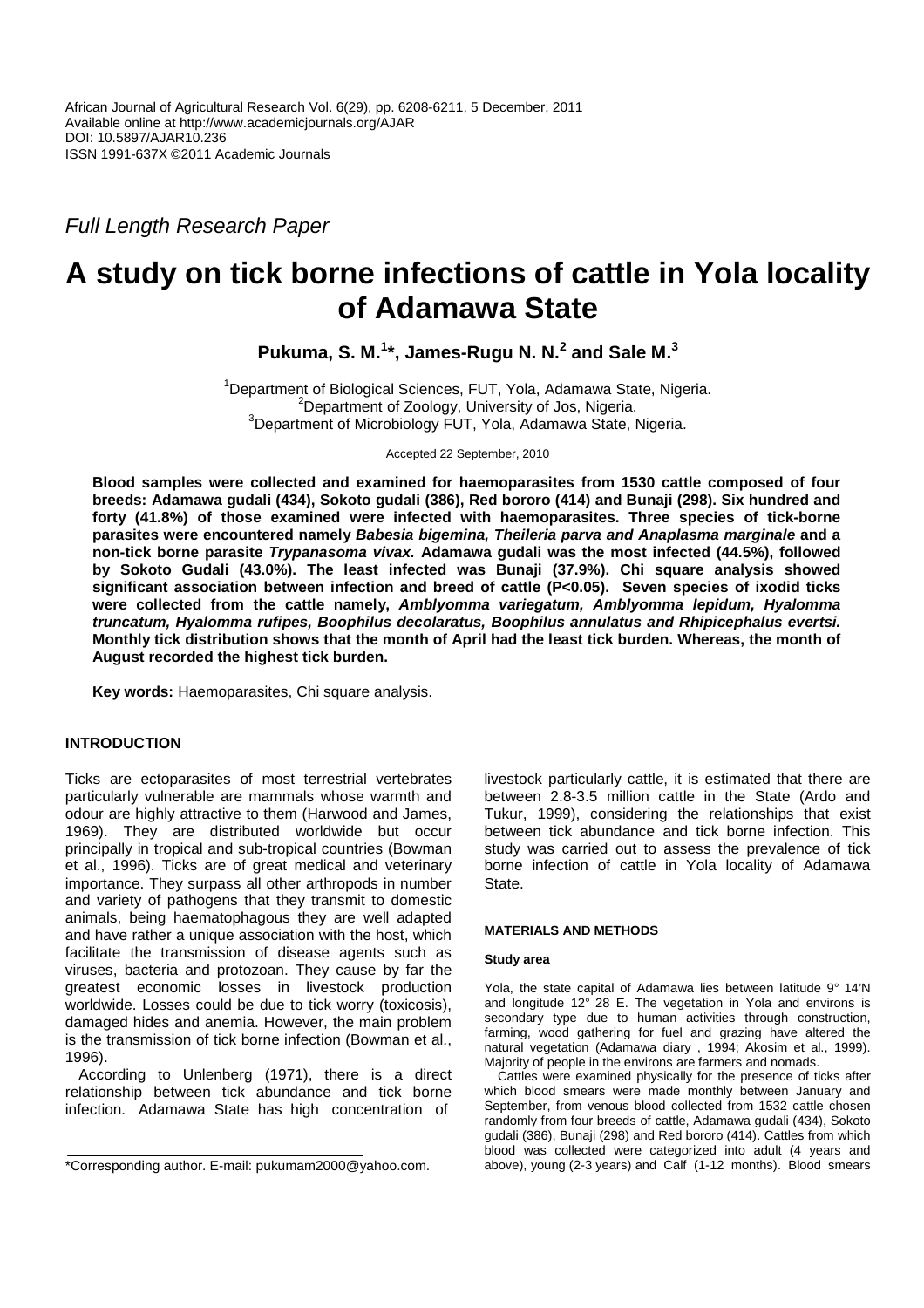**Table 1.** Prevalence rate of haemoparasites in relation to cattle breeds.

| <b>Breeds</b>  | No. examined | No. infected | <b>B.</b> bigemina | parva     | Anaplasma | vivax   |
|----------------|--------------|--------------|--------------------|-----------|-----------|---------|
| Adamawa gudali | 434          | 193(44.5)    | 85                 | 62        | 38        | 8       |
| Sokoto gudali  | 386          | 166(43.0)    | 70                 | 76        | 16        | 4       |
| Bunaji         | 298          | 113(37.9)    | 50                 | 53        | 07        | 03      |
| Red bororo     | 414          | 168(40.6)    | 71                 | 56        | 35        | 06      |
| Total          | 1532         | 640(41.8)    | 276(43.1)          | 247(38.6) | 96(15.0)  | 21(3.3) |

prepared were fixed in methanol and stained with Giemsa stain as described by Ministry of agriculture (1984). Parasites on the fixed slides were identified microscopically with aids of keys as presented in Welcome (1982).

# **RESULTS**

Out of the 1532 cattle from which blood smears were made and examined; 640 (41.8%) were infected with haemoparasites. Three species of tick-borne parasites were encountered, Babesia bigemina, Theileria parva and Anaplasma marginale and a non-tick borne parasite Trypanasoma vivax. Adamawa gudali was the most infected with prevalence rate of (44.5%), followed by Sokoto Gudali (43.0%). The least infected was Bunaji (37.9%). Chi square analysis showed significant association between infection and breed of cattle (P<0.05). The most prevalent parasite was B. bigemina  $(43.1\%)$ , followed by T. parva (38.6%) and A. marginales (15.0%). The least observed was T. vivax (3.3%) (Table 1).

The age of cattle was observed to have significant effect on tick-borne infection. In all the breeds except for Red bororo, adults were the most infected followed by the young whereas the calf were the least infected (P<0.05) (Table 2). Monthly prevalence of tick-borne parasite shows that February recorded the least parasite prevalence. This however increased in the preceding months with the highest recorded in September (Figure 1).

Seven species of ixodid ticks were collected from the cattle: Amblyomma variegatum, Amblyomma lepidum, Hyalomma truncatum, Hyalomma rufipes, Boophilus decolaratus, Boophilus annulatus and Rhipicephalus evertsi<sup> Monthly</sup> tick distribution shows that the month of April had the least tick burden while the month of August recorded the highest tick burden. Amblyomma and Hyalomma spp were the most encountered tick species, while the least encountered was R, evertsi.

## **DISCUSSION**

Haemoparasitic infection transmitted by ectoparasites constitutes a major handicap to livestock production. Animals infected suffer from low productivity and anaemia, which may lead to death if not treated. Ticks are known to transmit several important protozoan, rickettsial, bacterial and viral diseases to animals, thereby causing great economic losses. In addition, the effect of tick borne infection of livestock have been documented by Saror (1980), Tanwia (1989) and Iwuala and James-Rugu (1995). The Tick-borne parasites encountered, B. bigemina, T. parva, and A. marginale, cause a disease complex known as tick fever, which are transmitted by the genus of ticks collected during the study, Boophilus, Hyalomma, Amblyomma, and Rhipicephalus. Similarly Mohammed (1974), James-Rugu and Iwuala (1999), Losos (1995) and Welcome (1982) all confirmed these ticks as vectors of the aforementioned tick borne parasites.

According to Lancaster and Meisch (1996), the increasing incidence of tick borne infection might be attributed to concentration of cattle and the continuous extensive management system of cattle by stockowners, thereby predisposing them to infection.

The high infection rate among Adamawa gudali and Sokoto gudali could be attributed to their mode of life, which is usually free ranging, they cover long distance grazing criss-crossing vector infested areas; thus bring them in contact with the tick vector. In addition these breeds of cattle are the most preferred by pastoralist. Whereas the low infection rate among Bunaji could be attributed to the fact these breed of cattle are usually kept at low concentration for fattening and are usually restricted. Hence they are less exposed to tick infestation.

The high infection rate observed among adult and the young could be attributed to the fact that they are more exposed to vector prone areas through grazing and migration compared to the calves that are usually restricted and kept at low concentration. Lima et al. (2000) reported that calves are usually maintained apart from adult at low densities and were thus exposed to lower parasites burden. Tick borne infection of cattle has specific distribution and impact, which is essentially determined by the distribution of the vectors (Brown, 1997). This may account for the increase in tick-borne infection, which corresponds with increase in tick abundance.

The presence of tick borne parasites in blood samples may not necessarily translate to pathological conditions.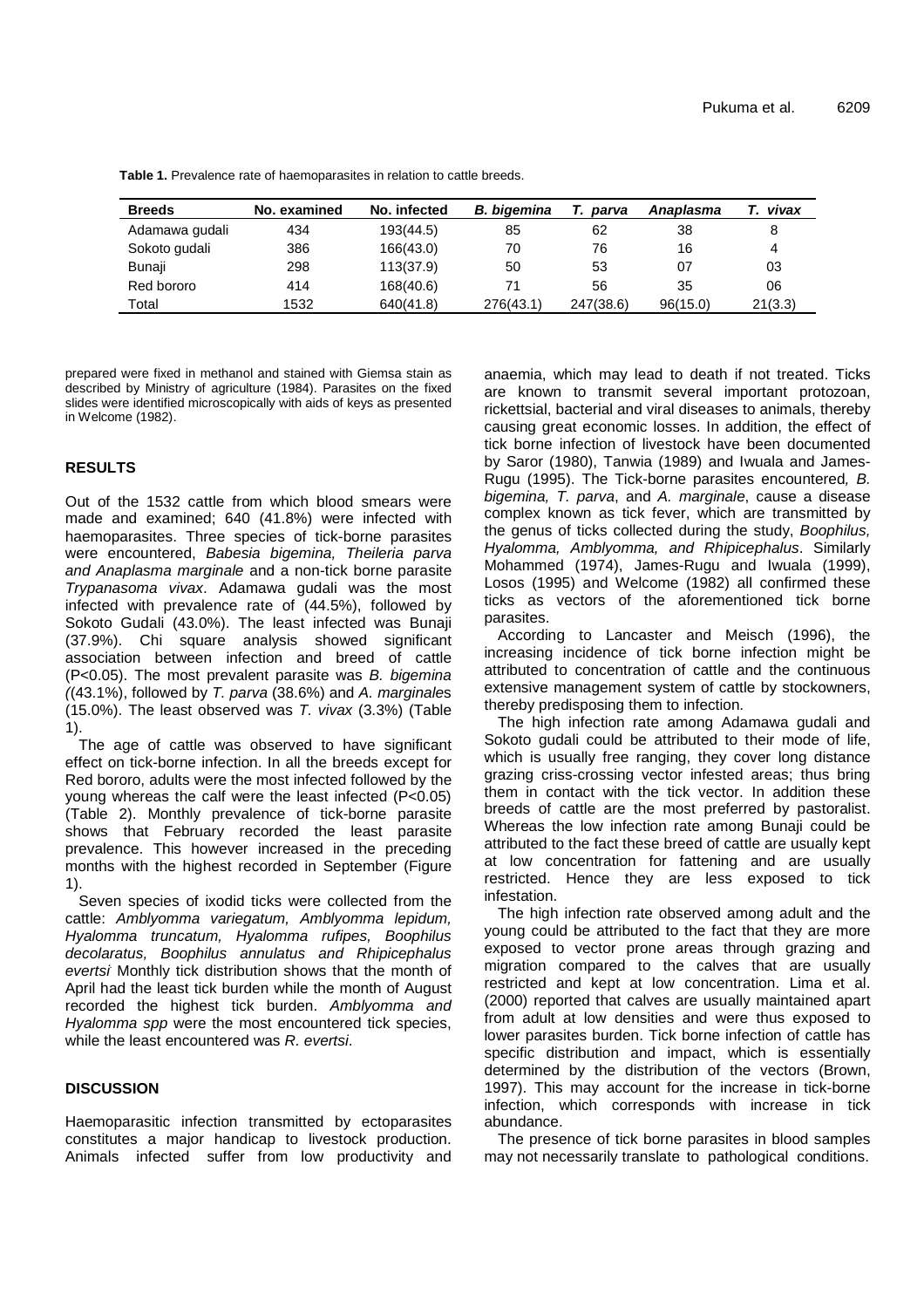| <b>Breeds</b>     | Age   | No. examined | No. infected | <b>B.</b> bigemina | T. parva | Anaplasma | T. vivax |
|-------------------|-------|--------------|--------------|--------------------|----------|-----------|----------|
| Adamawa<br>gudali | Adult | 168          | 77(45.8)     | 38(49.4)           | 32(41.6) | 05(6.5)   | 02(2.6)  |
|                   | Young | 198          | 89(44.9)     | 40(44.9)           | 35(39.3) | 09(10.1)  | 05(5.6)  |
|                   | Calf  | 68           | 28(39.7)     | 18(66.7)           | 06(22.2) | 03(11.1)  |          |
|                   | Total | 434          | 193(44.5)    | 96(49.7)           | 73(37.8) | 17(8.8)   | 07(3.6)  |
| Sokoto            | Adult | 158          | 75(47.5)     | 32(42.7)           | 29(38.7) | 09(12.0)  | 05(6.7)  |
| gudali            | Young | 170          | 64(37.6)     | 28(43.8)           | 26(34.7) | 06(9.4)   | 04(6.3)  |
|                   | Calf  | 58           | 27(46.6)     | 11(44.4)           | 13(48.1) | 02(7.4)   |          |
|                   | Total | 386          | 163(43.0)    | 7(43.4)            | 68(41.0) | 17(10.2)  | 09(5.4)  |
| Bunaji            | Adult | 68           | 38(55.9)     | 17(47.4)           | 14(36.8) | 04(10.5)  | 02(5.3)  |
|                   | Young | 204          | 65(31.9)     | 28(43.1)           | 25(38.5) | 09(13.8)  | 03(4.6)  |
|                   | Calf  | 26           | 10(38.5)     | 03(30.0)           | 04(40.0) | 03(30.0)  |          |
|                   | Total | 298          | 113(37.9)    | 49(43.4)           | 43(38.1) | 16(14.2)  | 05(4.4)  |
| Red bororo        | Adult | 158          | 62(39.2)     | 31(50.0)           | 21(33.9) | 07(11.3)  | 03(4.8)  |
|                   | Young | 234          | 95(40.6)     | 42(44.2)           | 33(34.7) | 15(15.8)  | 05(5.3)  |
|                   | Calf  | 22           | 11(50.0)     | 05(45.5)           | 06(54.5) |           |          |
|                   | Total | 414          | 1168(46.4)   | 77(46.4)           | 60(35.7) | 22(13.1)  | 8(4.8)   |

**Table 2.** Tick-borne parasites in relation to ages and breeds of cattle.



**Figure 1.** Tick distribution and parasite burden in relation to months of the year.

This is because most indigenous cattle are immune to tick-borne parasites. However environmental stress and malnutrition may upset this enzootic stability, which may leads to manifestation of clinical symptoms of infection (Losos, 1995). Most livestock owners rear them on free range with little or no supplementary feeding; poor feeding increases susceptibility of animals to diseases. Cattle that recover from tick borne infection are conferred